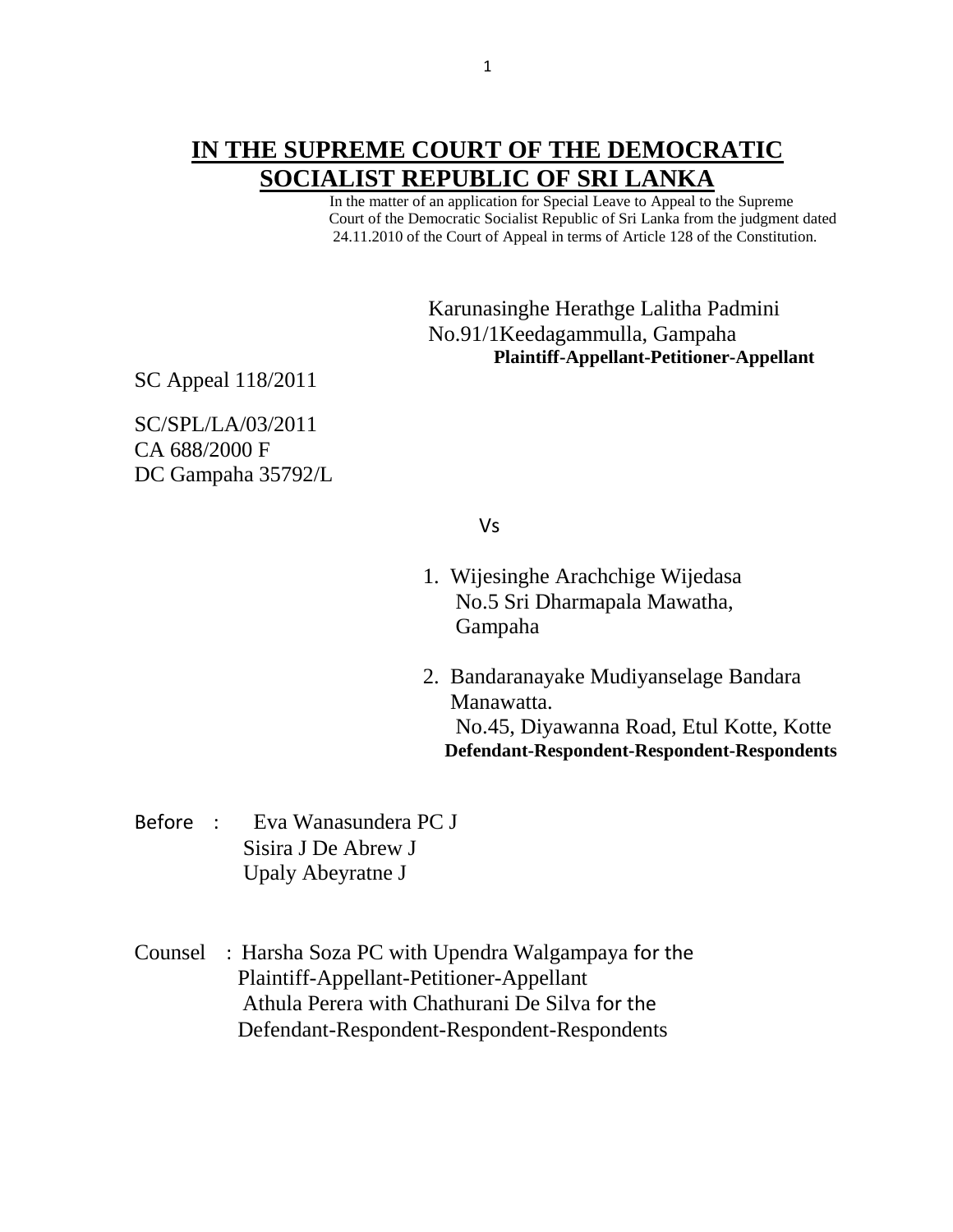Argued on : 7.12.2015

Written Submissions

tendered on : By the Plaintiff-Appellant-Petitioner-Appellant on 17.10.2011 By the Defendant-Respondent-Respondent-Respondents on 23.1.2012 Decided on : 31.3.2016

## **Sisira J De Abrew J.**

This is an appeal to set aside judgment of the Court of Appeal dated 24.11.2010. The Court of Appeal, by the said judgment affirmed the judgment of the learned District Judge who dismissed the plaintiff's action. Being aggrieved by the said judgment of the Court of Appeal, the Plaintiff-Appellant-Petitioner-Appellant (hereinafter referred to as the Plaintiff-Appellant) has appealed to this court. This court, by its order dated 5.9.2011, granted special leave to appeal on the questions of law set out in paragraphs 22(i),(ii),(iii) and (iv) of the petition of appeal dated 4.1.2011 which are set out below.

- 1. Has the Court of Appeal failed to appreciate that there has been no proper evaluation of the evidence in this case?
- 2. Has the Court of Appeal failed to consider that well before 28.12.1992 the  $1<sup>st</sup>$  Defendant has unequivocally refused to fulfill his obligations and breached in law the agreement P1?
- 3. Has the Court of Appeal failed to consider that in law it is the  $1<sup>st</sup>$ Defendant who is in *mora* , and that he cannot take advantage of his own wrongdoing?
- 4. Has the Court of Appeal erred in law holding that no cause of action had occurred to the Plaintiff as at 28.12.1992?

Facts of this case may be briefly summarized as follows: The  $1<sup>st</sup>$  Defendant-Respondent-Respondent-Respondent (hereinafter referred to as the 1<sup>st</sup>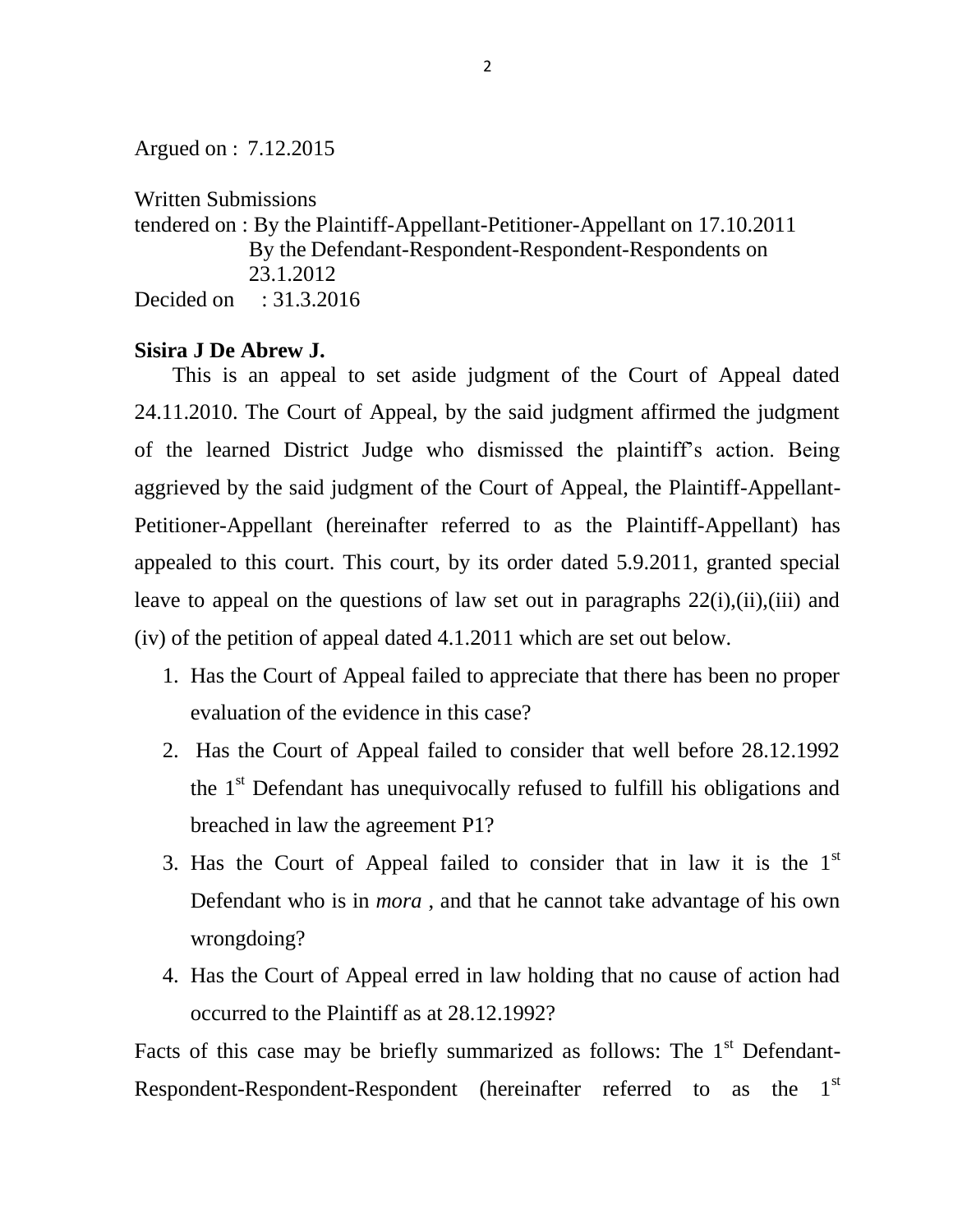Defendant) is the owner of the land described in the  $1<sup>st</sup>$  schedule to the plaint. It can be described as Lot No.8 of plan No.88/68 dated 3.6.1968 of CL Wickramaratne Licensed Surveyor. Sangapala Archchige Jayasiri Dissanayake was the owner of blocks of land described in the  $2<sup>nd</sup>$  and  $3<sup>rd</sup>$  schedules to the plaint. For the purpose of convenience they can be described as Lots 7 and 9 of Plan No.88/68 of CL Wickramaratne Licensed Surveyor dated 3.6.1968. The 2<sup>nd</sup> Defendant-Respondent-Respondent-Respondent (hereinafter referred to as the  $2<sup>nd</sup>$  Defendant) is the holder of Power of Attorney of said Sangapala Archchige Jayasiri Dissanayake (SAJ Dissanayake).

On 22.8.1991, the  $1<sup>st</sup>$  and the  $2<sup>nd</sup>$  Defendants entered into an agreement with the Plaintiff-Appellant marked P1 (Deed No.4091) for the sale of Lots 7,8 and 9 of Plan No.88/68 of CL Wickramaratne Licensed Surveyor dated 3.6.1968. The said Lots 7 and 9 were sold and conveyed by the  $2<sup>nd</sup>$  Defendant to the Plaintiff-Appellant after fulfilling the terms of the said agreement (agreement to sell). The sale of Lot 8 of the said Plan No.88/68 did not take place as per the agreement to sell. The Plaintiff-Appellant filed the present case against the  $1<sup>st</sup>$  Defendant on the ground that the  $1<sup>st</sup>$  Defendant failed and neglected to perform his obligations arising on the agreement. He sought a direction from the District Court on the  $1<sup>st</sup>$  defendant to transfer the property described in the  $1<sup>st</sup>$  schedule (Lot No.8 of the plan No.88/68 of CL Wickramaratne Licensed Surveyor dated 3.6.1968) to the plaintiff after fulfilling the terms of the said agreement.

 Both parties admit that the value of three blocks is Rs.15,17,500/-; that Rs.50,000/- was paid to the  $2<sup>nd</sup>$  Defendant on the day that the agreement was signed; and that Rs.400,000/- was deposited on 20.2.1992 (prior to the signing of the agreement to sell) in the account of SAJ Dissanayake. One of the

3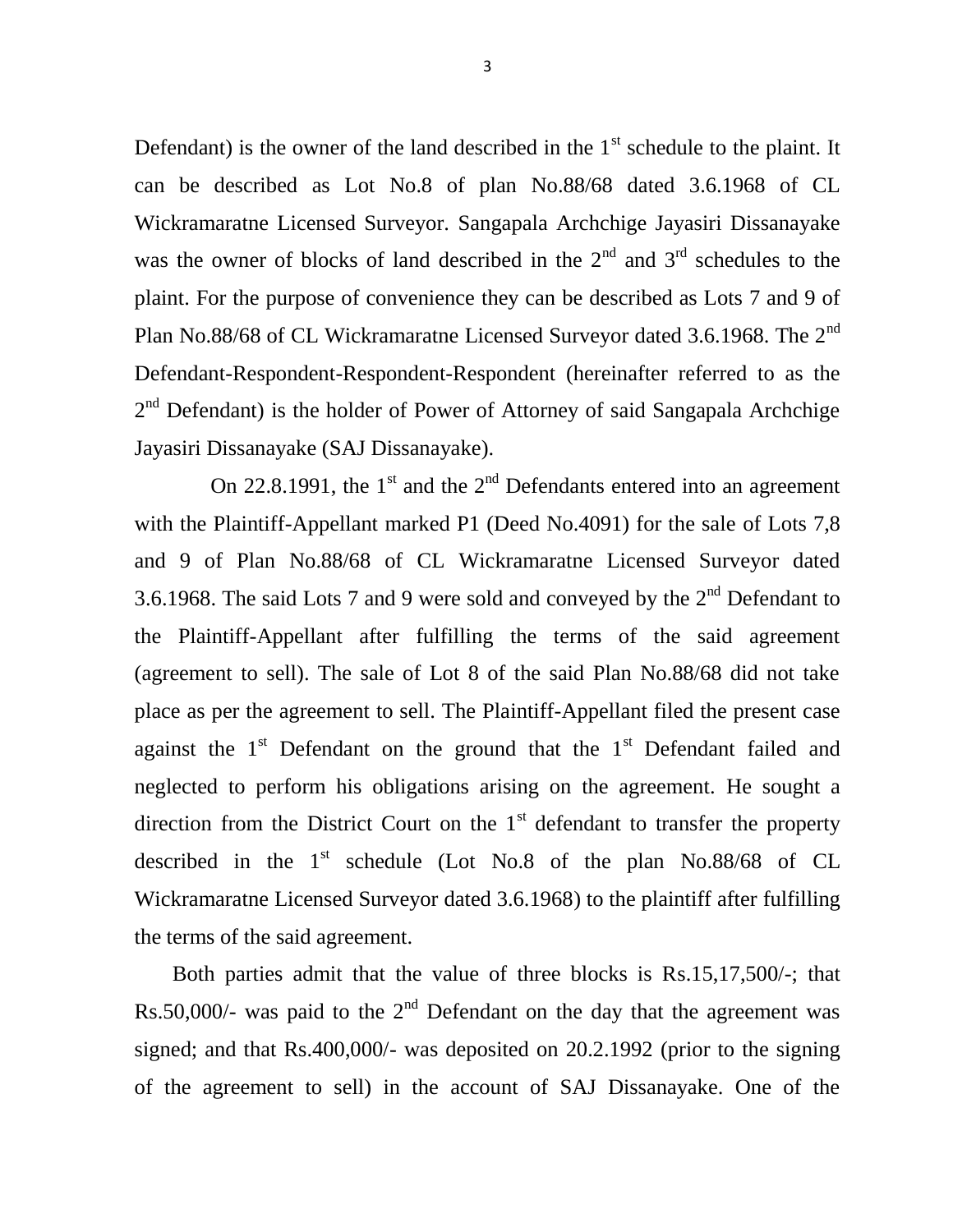conditions of the agreement to sell was that the Plaintiff-Appellant should, before **31.12.1992**, pay the balance to the  $1<sup>st</sup>$  and the  $2<sup>nd</sup>$  Defendants (clause No.6). According to clause No.7 of the agreement to sell, after the payment of the balance amount by the Plaintiff-Appellant, the  $1<sup>st</sup>$  and the  $2<sup>nd</sup>$  Defendants must, by deeds of transfer, convey the property to the Plaintiff-Appellant. The  $2<sup>nd</sup>$  Defendant sold and conveyed Lots 7 and 9 of Plan No. 88/68 to the Plaintiff-Appellant as the balance amount was paid to him. The Plaintiff-Appellant maintains the position that although she requested the  $1<sup>st</sup>$  Defendant to accept the balance amount, the  $1<sup>st</sup>$  Defendant failed and neglected to accept the balance amount.

 One of the important issues that must be decided in this case is whether the  $1<sup>st</sup>$  Defendant failed and neglected to accept the balance amount. The  $1<sup>st</sup>$ Defendant himself, in his evidence, admits that the balance amount that should be paid to him was Rs.170,000/-. The Plaintiff-Appellant, by his letter dated 8.12.1992, requested the  $2<sup>nd</sup>$  Defendant to come and accept the balance amount due to him at Bank of Ceylon Ja-ela branch and to inform the  $1<sup>st</sup>$  Defendant too about her intention to pay the balance due to him and the writing of the deeds. The  $2<sup>nd</sup>$  Defendant accepted the balance amount due to him and transferred lots 7 and 9 of Plan No.88/68 of CL Wickramaratne Licensed Surveyor dated 3.6.1968. The Plaintiff-Appellant, by his letter dated 8.12.1992 addressed to the 1<sup>st</sup> Defendant, also informed her intention to pay the balance amount due to him. She, by the said letter, further requested the  $1<sup>st</sup>$  Defendant to make arrangements to write the deed before 15.12.1992. As the  $1<sup>st</sup>$  Defendant did not accept the balance amount, the Plaintiff-Appellant deposited money with R Abeysinghe Attorney-at-Law. R Abeysinghe Attorney-at-Law, by his letter dated 21.12.1992 (P11), informed the  $1<sup>st</sup>$  Defendant that the Plaintiff-Appellant had

4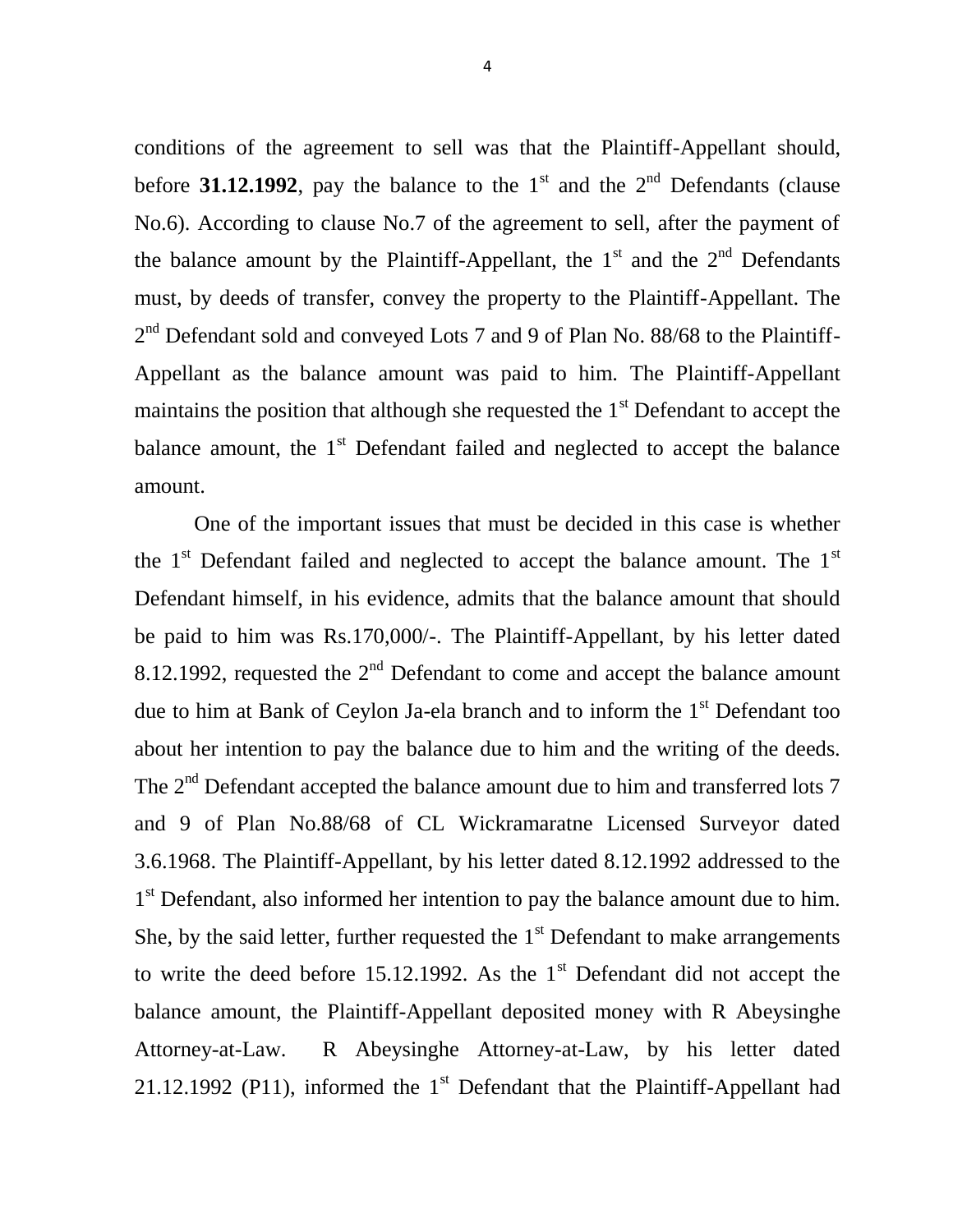deposited Rs.170,000/- with him and requested him to collect the said amount immediately and transfer the property by a deed as per the agreement to sell (deed No 4091). The evidence of R Abeysinghe Attorney-at-Law was not challenged in court. The  $1<sup>st</sup>$  Defendant did not comply with the said request. He (the  $1<sup>st</sup>$  Defendant) maintained the position that he never received letters alleged to have been sent by the Plaintiff-Appellant and R Abeysinghe Attorney-at-Law. But the Plaintiff-Appellant produced the relevant registered postal article receipts. SK Jayadasa, an officer from Post Office Gampaha confirmed in evidence that the relevant letters had been delivered to the 1<sup>st</sup> Defendant. From the above facts it is clear that the  $1<sup>st</sup>$  Defendant had failed and neglected to accept the balance amount from the Plaintiff-Appellant and that the Plaintiff-Appellant had the bona fide intention to pay the balance amount and that she had made all endeavours to pay the balance amount to the  $1<sup>st</sup>$  Defendant. As the  $1<sup>st</sup>$ Defendant did not comply with the request of R Abeysinghe Attorney-at-Law, the Plaintiff-Appellant, on 28.12.1992, deposited in the District Court Rs.170,000/- which is the balance amount that should be paid to the  $1<sup>st</sup>$ Defendant and filed the present case in the District Court of Gampaha. The case was filed on **28.12.1992**.

The main contention of learned counsel for the  $1<sup>st</sup>$  Defendant was that no cause of action had accrued to the Plaintiff-Appellant as at 28.12.1992. The learned District Judge too had come to the same conclusion. He had also come to the conclusion that it was open for the  $1<sup>st</sup>$  Defendant to perform his obligation on the agreement to sell on or before 31.12.1992. The Court of Appeal too came to the same conclusion. Learned counsel for the  $1<sup>st</sup>$  Defendant too advanced the same contention before us. I now advert to this contention.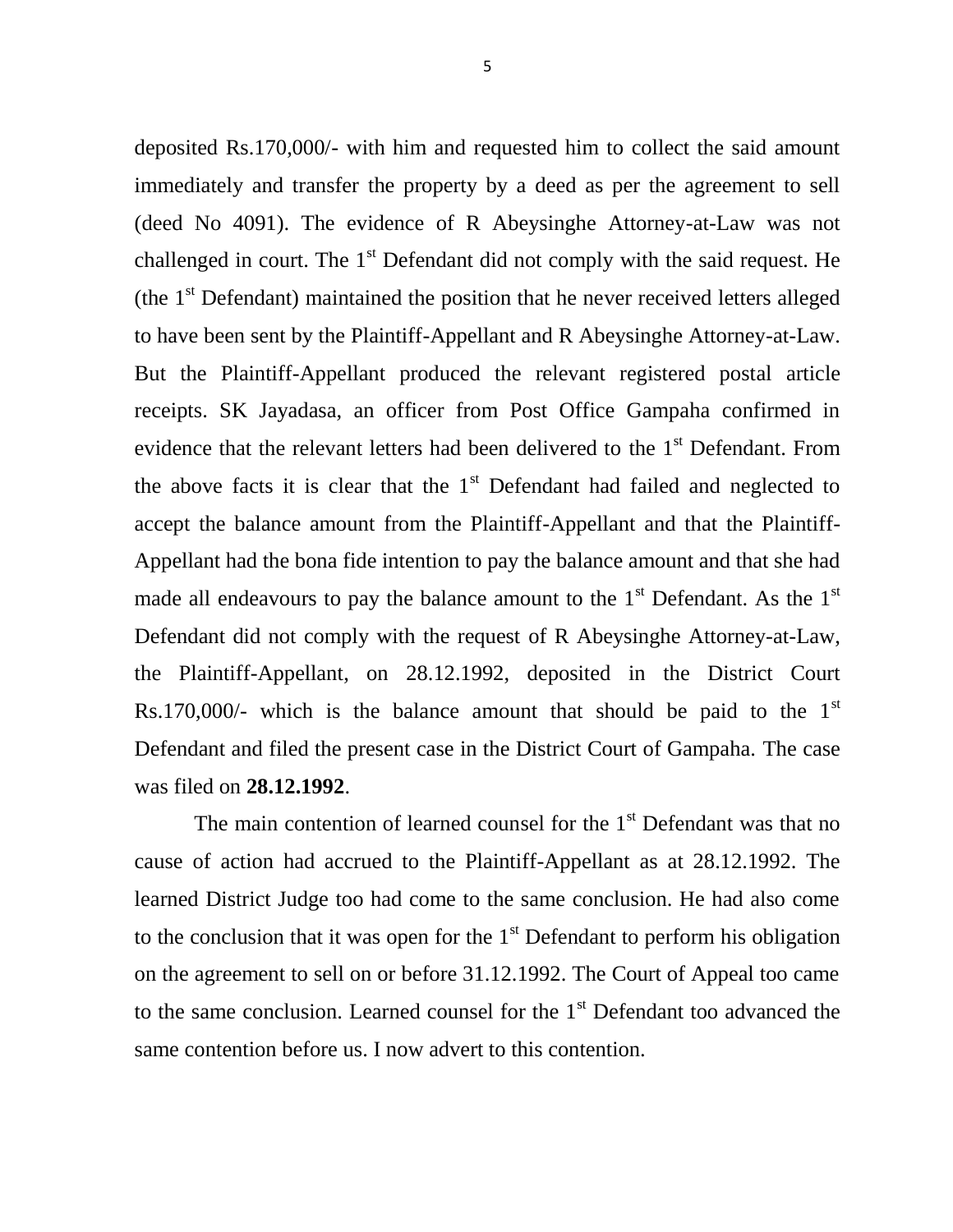An examination of clause 6 and 7 of the agreement to sell clearly indicates that the Plaintiff-Appellant should pay the balance amount to the  $1<sup>st</sup>$ Defendant before 31.12.1992 and the  $1<sup>st</sup>$  and the  $2<sup>nd</sup>$  Defendant should thereafter transfer the property by transfer deeds. The said clauses do not state that the  $1<sup>st</sup>$ and  $2<sup>nd</sup>$  Defendants should transfer the property after 31.12.1992. Thus whenever the balance payment was made, the  $1<sup>st</sup>$  and  $2<sup>nd</sup>$  Defendants were obliged to transfer the property to the Plaintiff-Appellant. According to clause 6 and 7 of the agreement to sell, the Plaintiff-Appellant need not wait till 31.12.1992 to make the balance payment; the  $1<sup>st</sup>$  and  $2<sup>nd</sup>$  Defendants are not empowered to wait till 31.12.1992 to write the deed of transfer upon payment of the balance amount; and no sooner the balance amount is paid the  $1<sup>st</sup>$  and  $2<sup>nd</sup>$ Defendants are obliged to transfer the property to the Plaintiff-Appellant by way of transfer deeds. It appears that both the District Court and the Court of Appeal have failed to appreciate the above contention. As I pointed out earlier the  $1<sup>st</sup>$ Defendant had failed and neglected to accept the balance amount. The Plaintiff-Appellant showing her bona-fide intention to pay the balance amount had written letters to the  $1<sup>st</sup>$  Defendant and finally deposited the money with R Abeysinghe Attorney-at-Law and later deposited in the District Court.

For the aforementioned reasons, I hold that the  $1<sup>st</sup>$  Defendant had failed to perform his obligations on the agreement to sell and therefore the Plaintiff-Appellant is entitled to relief claimed in his plaint.

 For the above reasons, I set aside both the judgments of the District Court and the Court of Appeal and grant relief claimed by the Plaintiff-Appellant in his plaint. The learned District Judge is directed to enter decree accordingly. In view of the conclusion reached by me, I answer the questions of